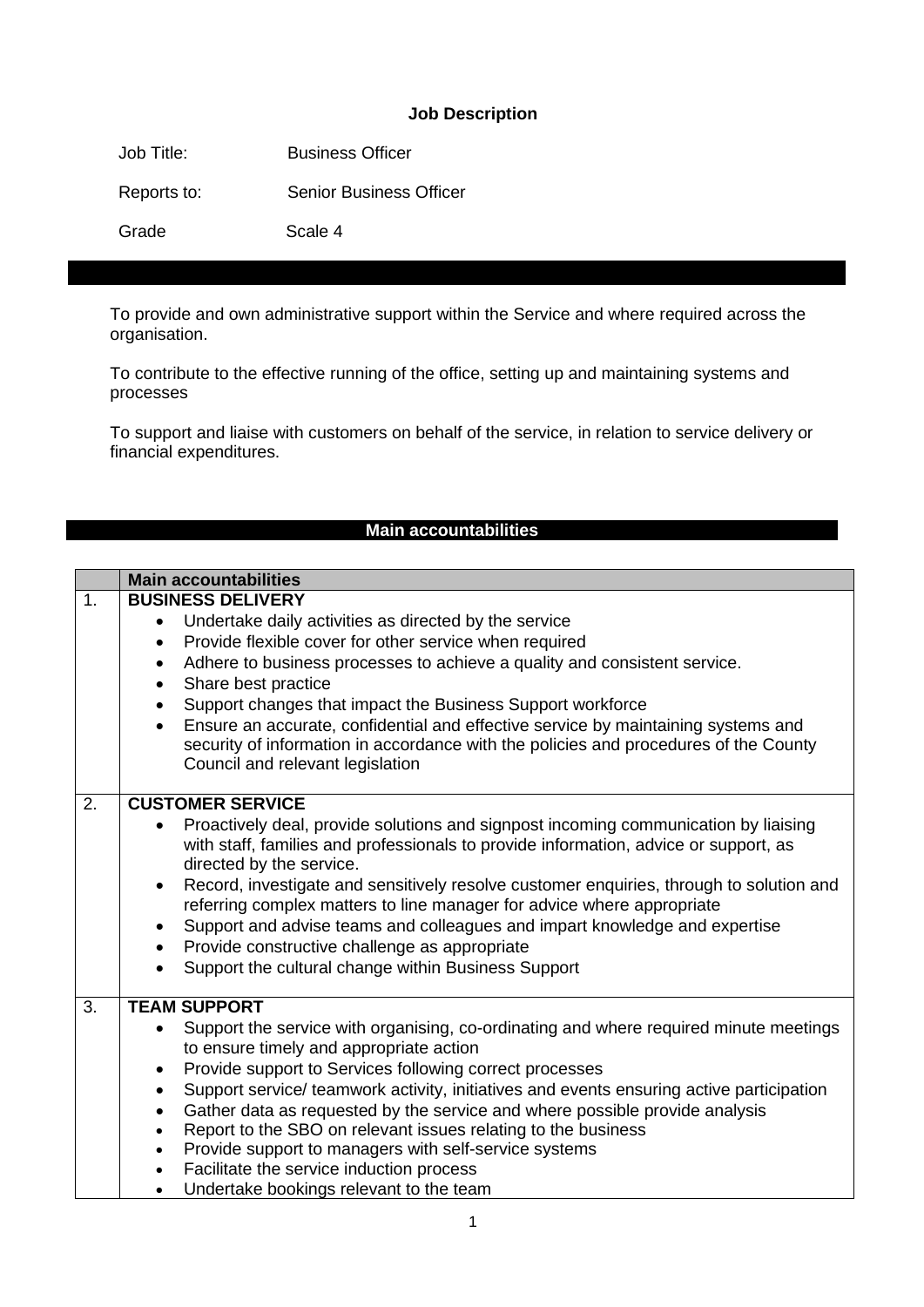| $\overline{4}$ . | <b>COMMUNICATION</b><br>Communicate messages clearly and appropriately<br>٠<br>Attend team/ service meetings<br>$\bullet$<br>Work with key partners such as LGSS and PCC as appropriate<br>$\bullet$                                                                                                                                                                                                                                                                             |
|------------------|----------------------------------------------------------------------------------------------------------------------------------------------------------------------------------------------------------------------------------------------------------------------------------------------------------------------------------------------------------------------------------------------------------------------------------------------------------------------------------|
| 5.               | <b>FINANCIAL SUPPORT</b><br>Carryout/support all financial activities within service area<br>٠<br>Reconcile spends against expenditure<br>$\bullet$<br>Adhere to CCC financial policies<br>$\bullet$<br>Support and help the service to manage and forecast year end expenditure<br>$\bullet$<br>Actively promote cost affective expenditure in accordance with Council Budget<br>$\bullet$<br>requirements<br>Contribute ideas and efficiencies to deliver savings<br>$\bullet$ |
| 6.               | <b>GENERAL</b><br>Support audits, inspections, reviews and new operating systems as and when required<br>٠<br>Advise and inform others on matters relating to own job or section or directorate<br>$\bullet$<br>Work across the directorate as required.<br>$\bullet$<br>Ability to travel.                                                                                                                                                                                      |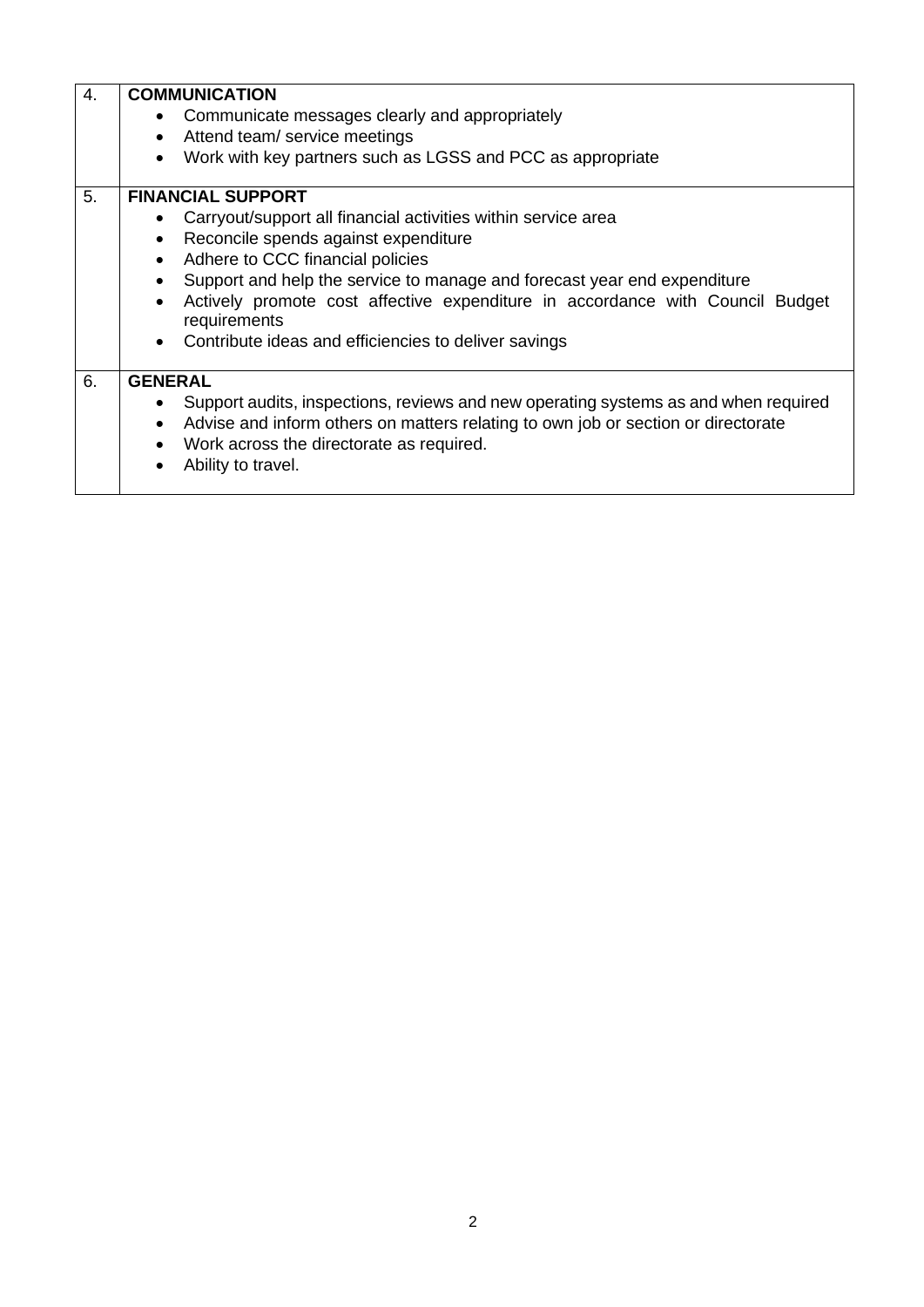# **Person Specification**

# **Qualifications, knowledge, skills and experience**

| <b>Qualifications Required</b> | <b>Subject</b>                                                                                               | <b> Essential/</b><br><b>Desirable</b> |
|--------------------------------|--------------------------------------------------------------------------------------------------------------|----------------------------------------|
| <b>GCSE</b>                    | <b>General Education to GCSE standard with</b><br>an A-C grade in English & Maths or<br>equivalent standard. | Е                                      |
| <b>IT Qualified</b>            | CLAIT/IBT2/RSA/ECDL                                                                                          | D                                      |
| NVQ/or other qualification     | <b>Business Administration</b>                                                                               | D                                      |

| <b>Identify</b>                                                                                                    | <b>Describe</b>                                                                                                                                                       | <b>Essential/</b><br><b>Desirable</b> |
|--------------------------------------------------------------------------------------------------------------------|-----------------------------------------------------------------------------------------------------------------------------------------------------------------------|---------------------------------------|
| Knowledge                                                                                                          |                                                                                                                                                                       |                                       |
| Demonstrable experience of working<br>in a business support environment.                                           |                                                                                                                                                                       | E                                     |
| Some knowledge and understanding<br>of any relevant legislation<br>appropriate to key area of service<br>expertise | Knowledge and understanding of GDPR,<br>Data Protection                                                                                                               | E                                     |
| Understanding of customer care<br>principles                                                                       | Demonstrable track record of dealing with<br>the public in a positive and sensitive way                                                                               | E                                     |
| Knowledge of effective<br>communication principles                                                                 | Communication methods to a wide range<br>of audiences                                                                                                                 | D                                     |
| Knowledge of Cambridgeshire<br>County Council policies and<br>procedures                                           |                                                                                                                                                                       | D                                     |
| <b>Skills</b>                                                                                                      |                                                                                                                                                                       |                                       |
| <b>IT skills</b>                                                                                                   | IT skills, sufficient for accurate data<br>inputting, effective record management,<br>producing letters and other documents,<br>and providing statistical information | E                                     |
| Good interpersonal, listening and<br>communication skills                                                          | Evidence of ability to provide a sensitive<br>and personalised service to clients and to<br>maintain good working relationships with<br>others teams and partners.    | E                                     |
| Good organisational and<br>administrative skills                                                                   | Able to plan and organise in the most<br>effective way, managing own priorities and<br>leading others.                                                                | E                                     |